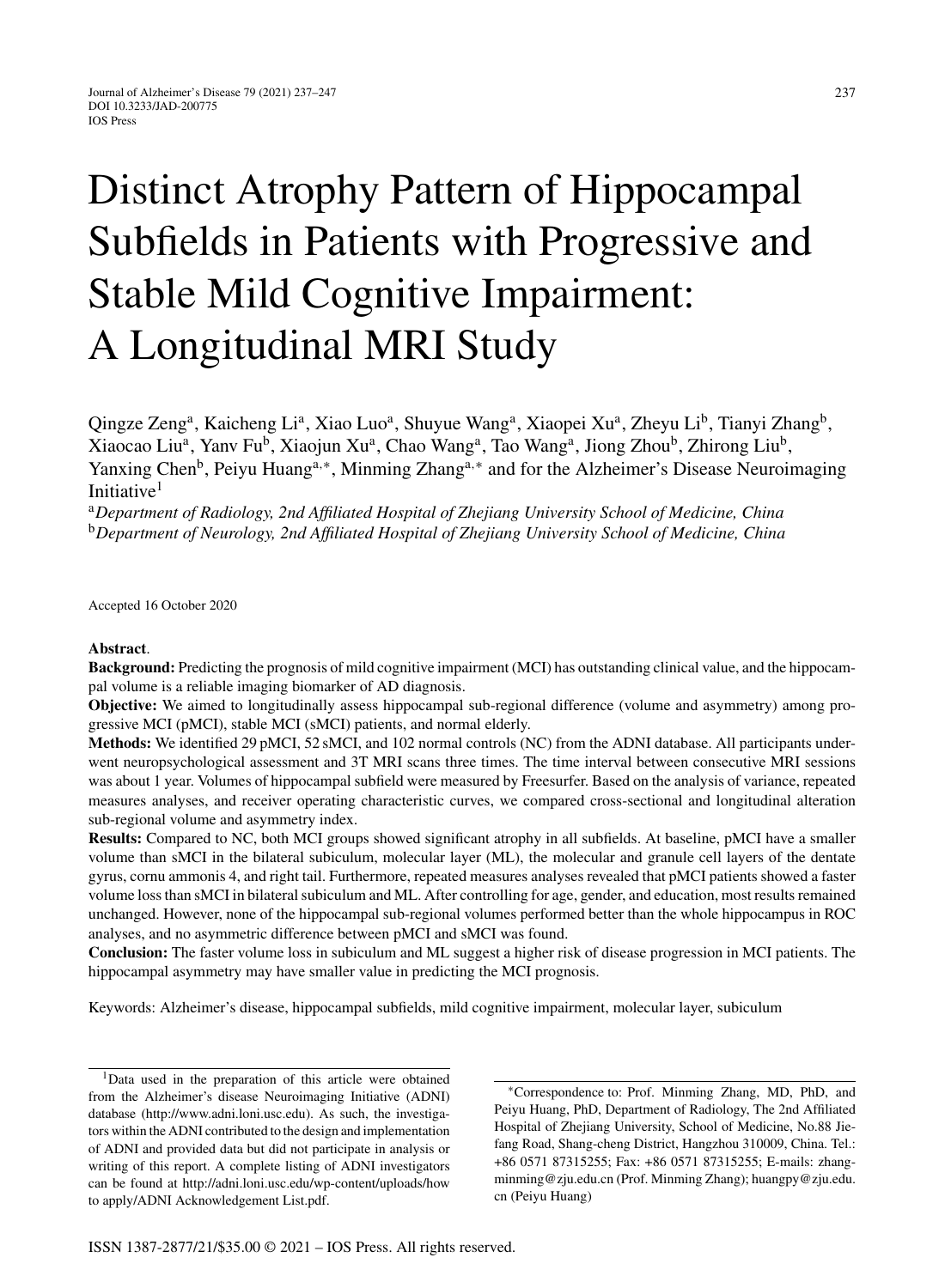# **INTRODUCTION**

Alzheimer's disease (AD) is the most common cause of dementia and characterized by the progressive cognitive decline, especially memory deficit. The core pathological markers of AD are amyloid- $\beta$  (A $\beta$ ) and neurofibrillary tangles (NFTs). As no effective medicine exists, studies have thus paid more attention to mild cognitive impairment (MCI) [1], which is deemed as individuals having a high risk of AD. Notably, about 8.3 to 31.4% of MCI patients convert to AD [2–4], and these MCI were thus defined as progressive MCI (pMCI). However, more than half of MCI patients do not progress even after a 10-year follow-up [5, 6]. Undoubtedly, the management of stable MCI (sMCI) increases the pressure on medical resources.

Due to the reproducible and non-invasive nature, MRI-based imaging biomarkers are important in the early diagnosis and prognosis assessment of AD. As the pivotal structure of episodic memory mediation, volume of hippocampus (HP) is one of the most reliable imaging biomarkers [7]. By measuring the whole hippocampal volume, previous studies have shown significant hippocampal atrophy in MCI patients. However, the HP is a heterogeneous formation. According to histological grounds, we can divide the HP into several subfields such as subiculum and cornu ammonis (CA 1–4) [8], which show differential vulnerability to AD pathology. Previously, neuropathological studies showed NFTs are transmitted along CA1 to CA4 along the AD continuum [9, 10]. In addition, West et al. have reported that AD patients showed reductions of 68% in CA1 and 47% in the subiculum [11]. Therefore, the HP subregions might be more sensitive as a biomarker than the HP overall volume measurement [12]. Recently, some cross-section studies have demonstrated that the volume of subiculum and CA1 could effectively distinguish MCI [13–15], or even subjective cognitive decline (SCD) [15], from normal aging. However, whether sMCI and pMCI have differences in the volume of HP subregion or in the rate of progression, remains unclear.

In addition to volume, asymmetry of HP is also a potentially effective biomarker for predicting the risk of AD [14, 16, 17]. Specifically, cerebral laterality is a property of the human brain [18, 19]. Previous AD studies frequently reported regional abnormalities in hemispheric asymmetry, including a smaller volume and faster atrophy, especially in the left hemisphere [20–24]. Asymmetry alteration of MCI and AD in

limbic structures have been reported [25]. Furthermore, pMCI patients showed asymmetric differences in the medial temporal lobe compared to sMCI [26]. Consistently, prior work also found the lateralization of hippocampal subfields. In the continuum from MCI to AD, Sarica et al. have found a general trend of elevated asymmetric degree of HP volume with increasing diagnosis severity [27]. As far as we know, the dynamic alteration of HP subfields volume in MCI patients is still unclear. Further, whether HP asymmetry is an indicator to predict the clinical prognosis of MCI remains unclear.

We aimed to evaluate longitudinal changes of hippocampal subfields alteration in both pMCI and sMCI patients over a 2-year follow-up. The HP indicators we focus on include sub-regional volume and asymmetry index (AI) [25, 28–32]. Based on previous research results that HP subfields are differentially susceptible to tau protein deposition, we thus hypothesized that the volume or AI of subiculum and CA1 might predict the differences in clinical outcomes of MCI.

# **MATERIALS AND METHODS**

## *Participants*

Data used in the preparation of this article were obtained from the Alzheimer's Disease Neuroimaging Initiative (ADNI) database ([http://www.loni.ucla.](http://www.loni.ucla.edu/ADNI) edu/ADNI).

We selected subjects from the ADNI2-population based on study forms downloaded from the website. The ADNI criteria for normal controls (NC) were: 1) a Mini-Mental State Examination (MMSE) score of equal to or higher than 24 out of 30; 2) a Clinical Dementia Rating (CDR) score of 0; 3) and has no report of any cognition complaint. The ADNI criteria for MCI were: 1) subjective memory complaints; 2) objective memory loss defined as scoring below an education-adjusted cut-off score on delayed recall of the Wechsler Memory Scale (WMS-R) logical memory test; 3) a global CDR score of 0.5; 4) a MMSE score of equal to, or higher than, 24 out of 30; and 5) general cognitive and functional performance sufficiently preserved such that a diagnosis of dementia could not be made by the site physician at the time of screening. The MCI patients which convert to AD according to the NINCDS-ADRDA criteria [33] within four years would be defined as pMCI. Accordingly, the sMCI was defined as diagnostic status remaining as MCI for a minimum of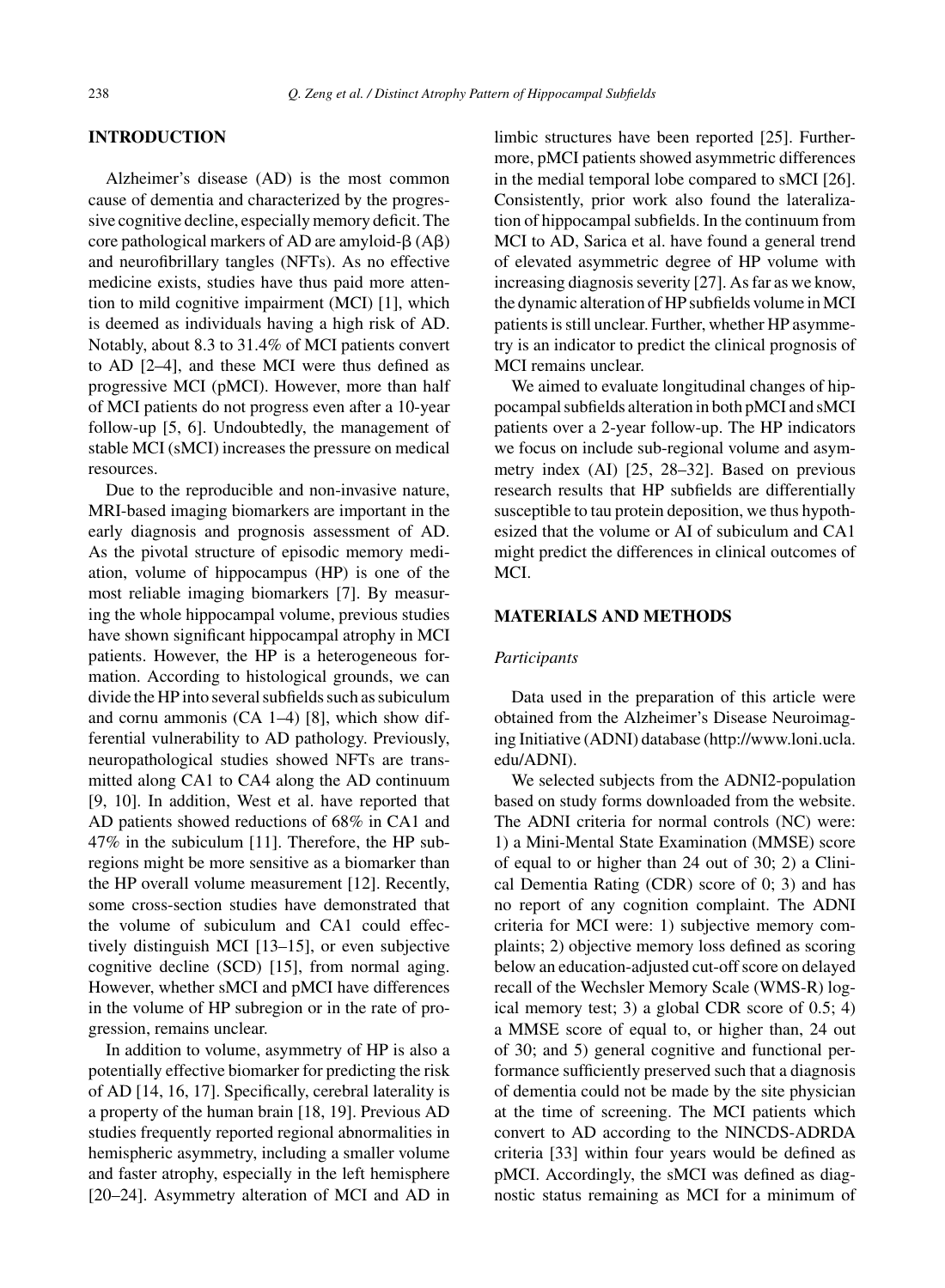three years [34, 35]. In order to improve reliability, we only include sMCI patients which have unchanged diagnosis at least four years into our study.

Based on the above criteria, we identified 99 MCI patients (including 31 pMCI and 68 sMCI) and 108 NC underwent MRI scan and neuropsychological assessments at all three time points. After screening procedure, we excluded 17 subjects (9 sMCI patients, 2 pMCI patients, and 6 NC) because of signs of depression (the Geriatric Depression Scale, score  $\geq$ 5) during the follow-up period. Additionally, we excluded 7 sMCI patients who had CDR score as 0 at several times points during the follow-up periods.

Finally, we identified 183 subjects, including 81 MCI (29 pMCI, 52 sMCI) and 102 NC. Notably, the time intervals between three times of scanning were  $1.05 \pm 0.11$  years (range: 0.5–1.5) and  $1.02 \pm 0.11$  years (range: 0.7–1.6), respectively. For the reliability and repeatability of our study, we selected 80 Aß-negative NC and 67 Aß-positive MCI based on the cutoff of global AV45 SUVR to compose a subset for further analyses [36].

## *Image acquisition*

Sagittal 3D T1-weighted MRI sequence (TE/TI/ TR = 2.98/900/2300 ms, matrix size  $256 \times 256 \times$ 176, slice thickness = 1.20 mm) were performed for each participant. Details of the ADNI neuroimaging acquisition protocol are publicly available on the Laboratory of Neuroimaging (LONI) website [\(http://www.loni.ucla.edu/ADNI\)](http://www.loni.ucla.edu/ADNI).

#### *Hippocampal subfields volume estimation*

Volumetric estimation of hippocampal subfields was performed using FreeSurfer (version 6.0, <http://surfer.nmr.mgh.harvard.edu>). Automated segmentation of the hippocampus to its respective subfields was performed based on a computational atlas of the hippocampal formation, based on ex vivo, ultrahigh-resolution MRI [37]. The atlas includes CA1, CA2/3, CA4, fimbria, the hippocampal fissure, presubiculum, subiculum, hippocampal tail, parasubiculum, the molecular and granule cell layers of the dentate gyrus (GC-ML-DG), the molecular layer (ML), and the hippocampal amygdala transition area (HATA). In this study, we focused on seven regions into the analysis as previous AD-related studies: the tail, subiculum, CA1, CA2/3, CA4, the ML, and the GC-ML-DG [38]. It should be noted that the hippocampal subfields segmentation and corresponding

T1-weighted structural images for each participant were visually inspected using Freeview (see Fig. 1). Also, to correct the effects of the brain volume size, we calculated the estimated total intracranial volume (TIV). As described previously, TIV estimation by FreeSurfer is an atlas-based estimation approach as described previously [39]. In this study, we used subfield-to-TIV ratio for further statistical analyses.

## *Asymmetry index*

To quantify the magnitude of hippocampal subregional asymmetry, we calculated the AI by using the following formula:

Asymmetry Index, AI = 
$$
\frac{|Left - Right|}{Left + Right} * 100,
$$

As previous studies described [25, 28–32]. In addition, we also calculated the sub-regional asymmetry for further analyses using the Left/Right volumetric ratio.

# *Statistical analysis*

Regarding demographic data, we used the analysis of variance (ANOVA) to compare the age, education, CDR, and MMSE among three groups; subsequently, we performed the *post-hoc* two-sample *t*-test. The Chi-square test was used for gender distribution differences assessment  $(p < 0.05)$ .

Regarding the imaging measures, we applied the analysis of covariance (ANCOVA) for finding differences in each of the hippocampal subfields' volumes and asymmetric features (AIs and Left/Right ratios) among the three groups (age, gender, and years of education as covariates) at three times (baseline, Time 1, and Time 2). Further, we used repeated measures analyses to detect longitudinal hippocampal subfield volumes alteration. We assessed the main effect of time and group-by-time interaction among the three groups. Age, gender, and education were considered as covariates in analyses. Same as above, we calculated the difference of sub-regional volume changes between the left and right hemisphere. In order to test the hippocampal subfield volumes for differentiation between pMCI and sMCI, we performed ROC analyses for each subfield volume after correcting for age by linear regression in NC group.

We repeated statistical analyses described above in the amyloid stratified subset.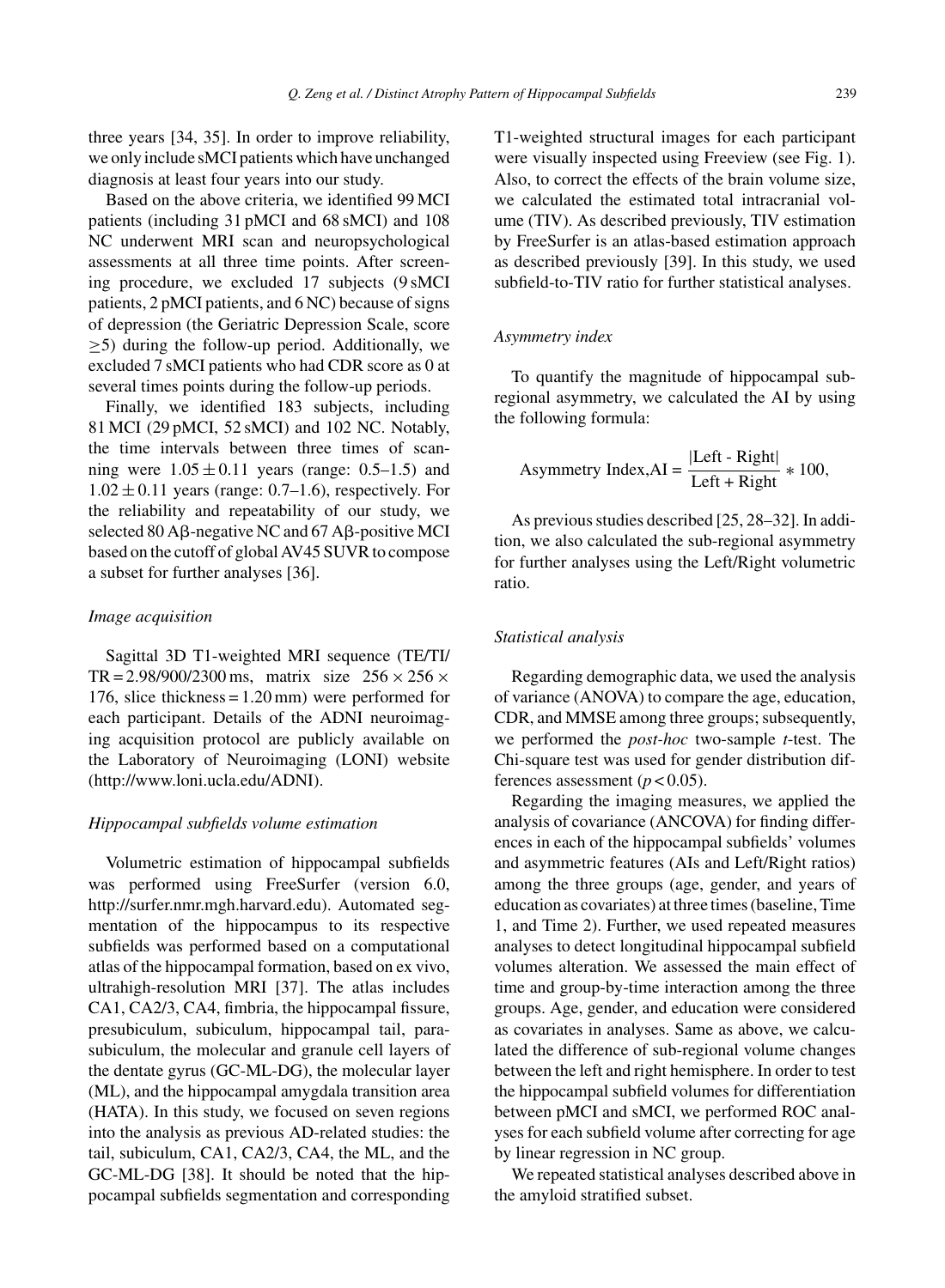

Fig. 1. Flow diagram of participants selection and hippocampal segmentation. NC, normal controls; sMCI, stable mild cognitive impairment; pMCI, progressive mild cognitive impairment; GDS, Geriatric Depression Scale.

# **RESULTS**

#### *Characteristics of the study population*

Table 1 showed the demographic and clinical characteristics of our cohort. At baseline, three groups did not differ in terms of age  $(p=0.674)$  and gender  $(p=0.754)$ . Also, there was no significant difference between sMCI and pMCI patients on MMSE (*p* = 0.910) and CDR scores at baseline. However, the NC group had a slightly higher educational level than sMCI group ( $p = 0.028$ ).

# *Hippocampal sub-regional volume*

At baseline, both pMCI and sMCI patients showed smaller volume in all subfields than NC  $(p<0.05$ , Bonferroni corrected) controlling for age, education, and gender (Table 2). Also, pMCI patients showed more volume loss than sMCI in the bilateral subiculum, ML, GC-ML-DG, left CA4, and right tail (Table 2). Results of sub-regional volume at Time 1 and Time 2 were shown in Supplementary Tables 1 and 2.

Longitudinally, repeated measures analyses showed that atrophy in bilateral subiculum and ML were faster in pMCI patients than sMCI  $(p < 0.05$ , Bonferroni corrected) controlling for age, education, and gender (Table 3, Fig. 2). Besides, repeated measures analyses (control for gender, age, and education) revealed that no significance between left and right hippocampal sub-regional atrophy existed in each group during the 2-year follow-up period (Supplementary Table 3).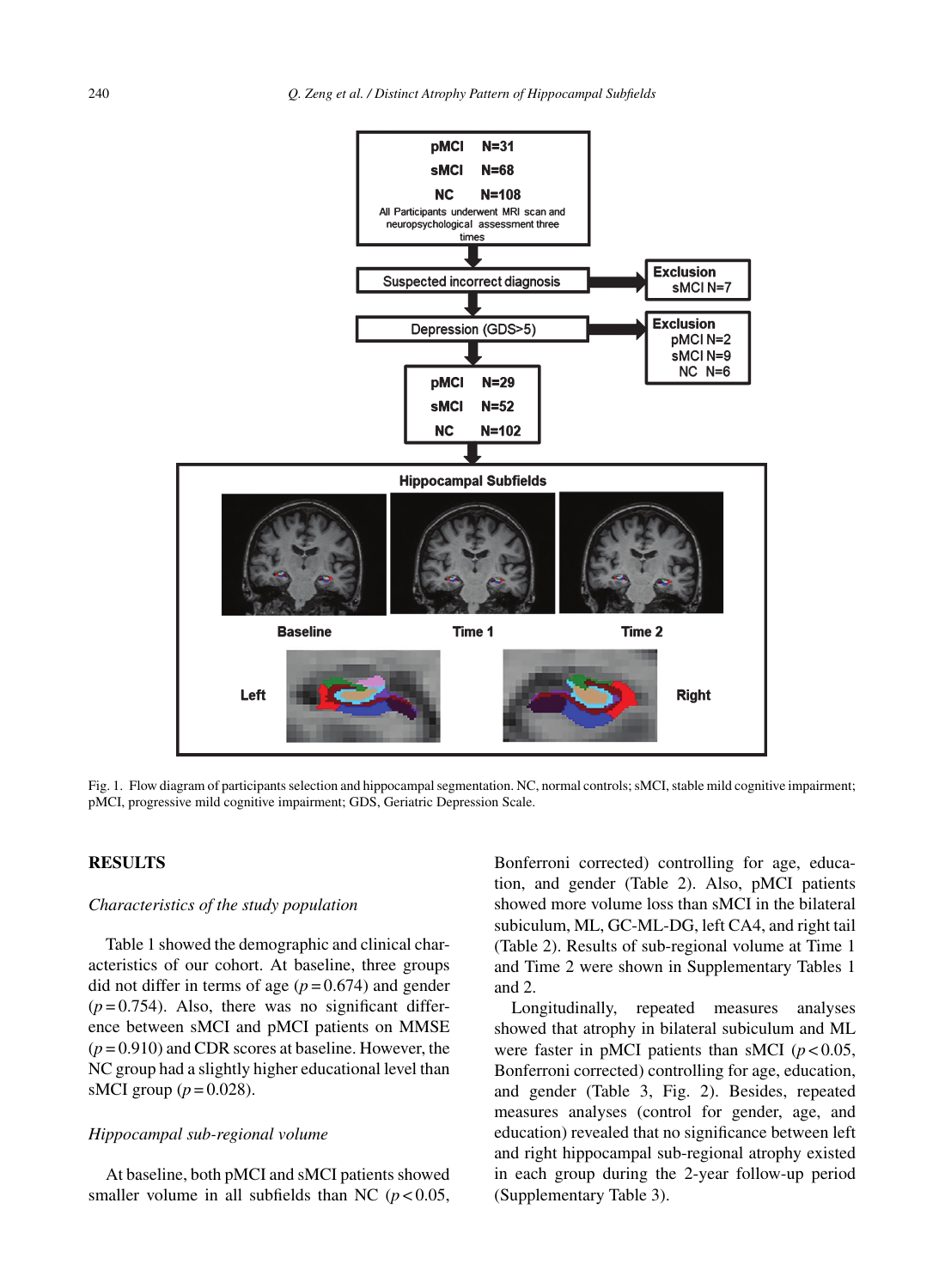#### *Q. Zeng et al. / Distinct Atrophy Pattern of Hippocampal Subfields* 241

|                      | Controls $N = 102$ | $sMCI N = 52$    | $pMCI N = 29$    | p       |
|----------------------|--------------------|------------------|------------------|---------|
| Age                  |                    |                  |                  |         |
| <b>Baseline</b>      | $73.64 \pm 6.05$   | $72.92 \pm 7.38$ | $72.56 \pm 7.43$ | 0.674   |
| Time 1               | $74.71 \pm 6.03$   | $73.94 \pm 7.37$ | $73.58 \pm 7.44$ | 0.646   |
| Time 2               | $75.72 \pm 6.02$   | $74.98 \pm 7.39$ | $74.58 \pm 7.46$ | 0.654   |
| Education            | $16.77 \pm 2.43$   | $15.79 \pm 2.84$ | $15.90 \pm 2.58$ | 0.052   |
| Gender (F/M)         | 45/57              | 23/29            | 15/14            | 0.754   |
| $A\beta + /A\beta -$ | 22/80              | 34/18            | 29/0             |         |
| <b>Summary SUVR</b>  | $1.06 \pm 0.11$    | $1.19 \pm 0.17$  | $1.44 \pm 0.16$  | < 0.001 |
| MMSE                 |                    |                  |                  |         |
| <b>Baseline</b>      | $29.10 \pm 1.25$   | $26.87 \pm 1.33$ | $26.83 \pm 1.61$ | < 0.001 |
| Time 1               | $28.98 \pm 1.23$   | $27.25 \pm 1.79$ | $26.21 \pm 1.54$ | < 0.001 |
| Time 2               | $29.03 \pm 1.25$   | $26.92 \pm 2.11$ | $24.31 \pm 2.42$ | < 0.001 |
| <b>CDR</b>           |                    |                  |                  |         |
| <b>Baseline</b>      | $\theta$           | 0.5              | 0.5              | < 0.001 |
| Time 1               | $\theta$           | 0.5              | $0.55 \pm 0.16$  | < 0.001 |
| Time 2               | 0                  | 0.5              | $0.83 \pm 0.33$  | < 0.001 |

Table 1<br>Characteristics of NC sMCI and pMCI  $Sociodomec$ <sub>r</sub> characteristics of  $C<sub>binical</sub>$ 

NC, normal controls; sMCI, stable mild cognitive impairment; pMCI, progressive mild cognitive impairment; A $\beta$ +/A $\beta$ -, Amyloid- $\beta$  status determined by AV45 PET; Summary SUVR, Summary standard uptake value ratio normalized by whole cerebellum; MMSE, Mini-Mental State Examination; CDR, Clinical Dementia Rating.

Table 2 Hippocampal Subfield-to-TIV  $(10^{-6})$  of Three Groups at Baseline

|                 | NC                 | sMCI                       | pMCI                             |
|-----------------|--------------------|----------------------------|----------------------------------|
| Left Tail       | $317.09 \pm 49.38$ | $297.08 \pm 59.38^{\circ}$ | $263.48 \pm 45.09^a$             |
| Left Subiculum  | $273.88 \pm 34.94$ | $251.60 \pm 41.99^a$       | $229.81 \pm 33.82^{ab}$          |
| Left CA1        | $396.43 \pm 47.08$ | $368.62 \pm 57.69^{\circ}$ | $349.52 \pm 41.67$ <sup>a</sup>  |
| Left CA2/3      | $127.24 \pm 19.45$ | $119.78 \pm 22.21^a$       | $113.84 \pm 20.19^a$             |
| Left CA4        | $157.21 \pm 20.39$ | $146.42 \pm 23.01^a$       | $136.17 \pm 17.83$ <sup>ab</sup> |
| Left GC-ML-DG   | $182.12 \pm 24.08$ | $167.62 \pm 27.51^a$       | $155.72 \pm 21.52$ <sup>ab</sup> |
| Left ML         | $349.30 \pm 40.95$ | $322.17 \pm 53.35^a$       | $298.76 \pm 41.27^a$             |
| Right Tail      | $333.18 \pm 51.29$ | $310.50 \pm 55.75^{\circ}$ | $276.06 \pm 38.74^{ab}$          |
| Right Subiculum | $271.37 \pm 33.75$ | $253.26 \pm 41.84^a$       | $230.43 \pm 35.05^{ab}$          |
| Right CA1       | $414.81 \pm 48.95$ | $391.11 \pm 68.80^a$       | $366.60 \pm 52.50^a$             |
| Right CA2/3     | $139.07 \pm 20.15$ | $133.26 \pm 26.48^a$       | $125.20 \pm 21.09^a$             |
| Right CA4       | $162.60 \pm 19.60$ | $155.12 \pm 26.58^a$       | $145.23 \pm 19.68^a$             |
| Right GC-ML-DG  | $188.36 \pm 23.45$ | $178.96 \pm 33.09^a$       | $165.30 \pm 24.30$ <sup>ab</sup> |
| Right ML        | $355.95 \pm 41.42$ | $335.60 \pm 59.43^{\circ}$ | $306.60 \pm 44.33$ <sup>ab</sup> |

<sup>&</sup>lt;sup>a</sup>Statistical significance,  $p < 0.05/14 = 0.0036$ , compared to NC. <sup>b</sup>Statistical significance,  $p < 0.05/14 = 0.0036$ , 14 = 0.0036, compared to sMCI. NC, normal controls; sMCI, stable mild cognitive impairment; pMCI, progressive mild cognitive impairment; CA, cornu ammonis; GC-ML-DG, the molecular and granule cell layers of the dentate gyrus; ML, the molecular layer.

# *Asymmetry of hippocampal subfields*

Both pMCI and sMCI patients showed increased AI in the subiculum compared to NC at baseline controlling the age, gender, and education (Table 4). Moreover, we found that pMCI patients showed increased AI in CA2/3 and ML (Supplementary Tables 4 and 5), whereas sMCI patients showed these differences at Time 2 (Supplementary Table 5). However, no difference in AI between pMCI and sMCI existed at any time.

In addition, we also used the Left/Right ratio to reflect asymmetry, but no significant results were detected (Supplementary Table 6).

# *Results of the ROC analyses in each subfields and whole hippocampus*

The Supplementary Table 7 summarized the formulas between age and sub-regional volume in NC group. Supplementary Table 8 and Supplementary Figures 1–4 none of the hippocampal subfield vol-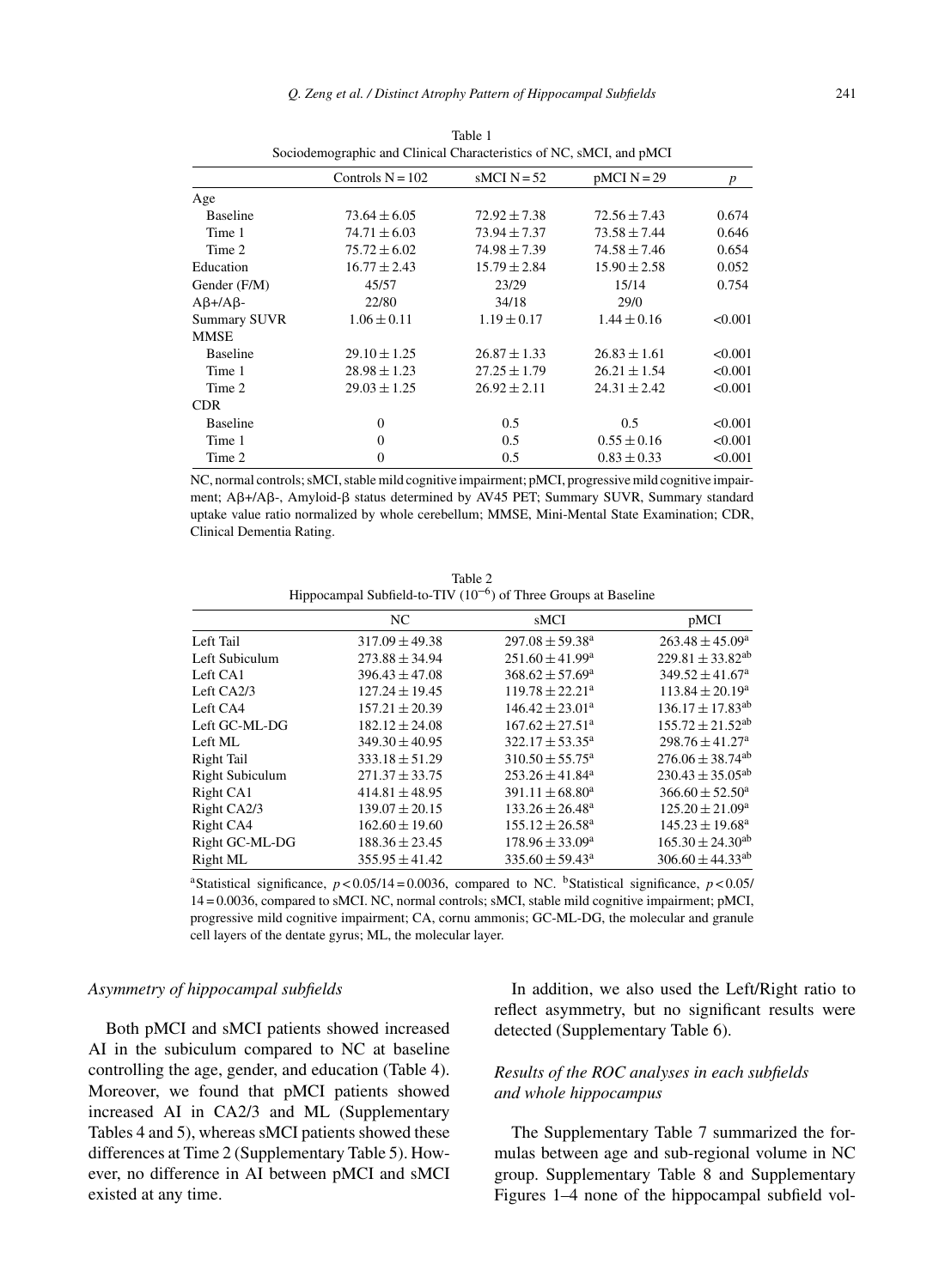Table 3 Time effects and group-by-time interaction for significant hippocampal subfields between pMCI and sMCI groups

|                        |       | Repeated measures<br><b>ANOVA</b> |       |                    |  |
|------------------------|-------|-----------------------------------|-------|--------------------|--|
|                        |       | Time                              |       | Group * Time       |  |
|                        | F     | p                                 | F     | p                  |  |
| Left Tail              | 0.677 | 0.509                             | 2.407 | 0.049              |  |
| Left Subiculum         | 0.645 | 0.526                             | 5.352 | $< 0.001^a$        |  |
| Left CA1               | 0.976 | 0.379                             | 3.773 | 0.005              |  |
| Left $CA2/3$           | 0.114 | 0.892                             | 3.465 | 0.009              |  |
| Left CA4               | 0.700 | 0.498                             | 2.054 | 0.086              |  |
| Left GC-ML-DG          | 0.595 | 0.553                             | 2.245 | 0.064              |  |
| Left ML                | 1.579 | 0.209                             | 5.225 | $< 0.001^a$        |  |
| <b>Right Tail</b>      | 1.434 | 0.241                             | 2.015 | 0.092              |  |
| <b>Right Subiculum</b> | 1.115 | 0.330                             | 6.928 | $< 0.001^a$        |  |
| Right CA1              | 0.605 | 0.547                             | 3.468 | 0.009              |  |
| Right CA2/3            | 0.366 | 0.694                             | 2.470 | 0.044              |  |
| Right CA4              | 0.104 | 0.901                             | 2.150 | 0.074              |  |
| Right GC-ML-DG         | 0.075 | 0.928                             | 2.399 | 0.050              |  |
| Right ML               | 0.229 | 0.795                             | 4.646 | 0.001 <sup>a</sup> |  |

<sup>a</sup>Statistical significance,  $p < 0.05/14 = 0.0036$ . sMCI, stable mild cognitive impairment; pMCI, progressive mild cognitive impairment; ML, the molecular layer; HP, hippocampus.

umes performed better than the total hippocampus volume.

# *Results of statistical analyses in amyloid stratified sample*

The demographic, clinical characteristics of amyloid stratified sample and volumes of hippocampal subfields were shown in Supplementary Tables 9–12. Repeated measures analyses showed that atrophy in bilateral subiculum and ML were faster in pMCI patients than sMCI  $(p < 0.05$ , Bonferroni corrected) controlling for age, education, and gender (Supplementary Table 13). The results of AI in the subset were similar as in the whole cohort (Supplementary Table 14–16).

# **DISCUSSION**

Currently, we aimed to assess the distinct damage pattern of HP subfields (volume and AI) in sMCI and



Fig. 2. Mean hippocampal subfield-to-TIV volume ratios  $(10^{-6})$  between groups at baseline, Time 1 and Time 2 (adjusted for age, gender and education). NC, normal controls; sMCI, stable mild cognitive impairment; pMCI, progressive mild cognitive impairment; CA, cornu ammonis; GC-ML-DG, the molecular and granule cell layers of the dentate gyrus; ML, the molecular layer.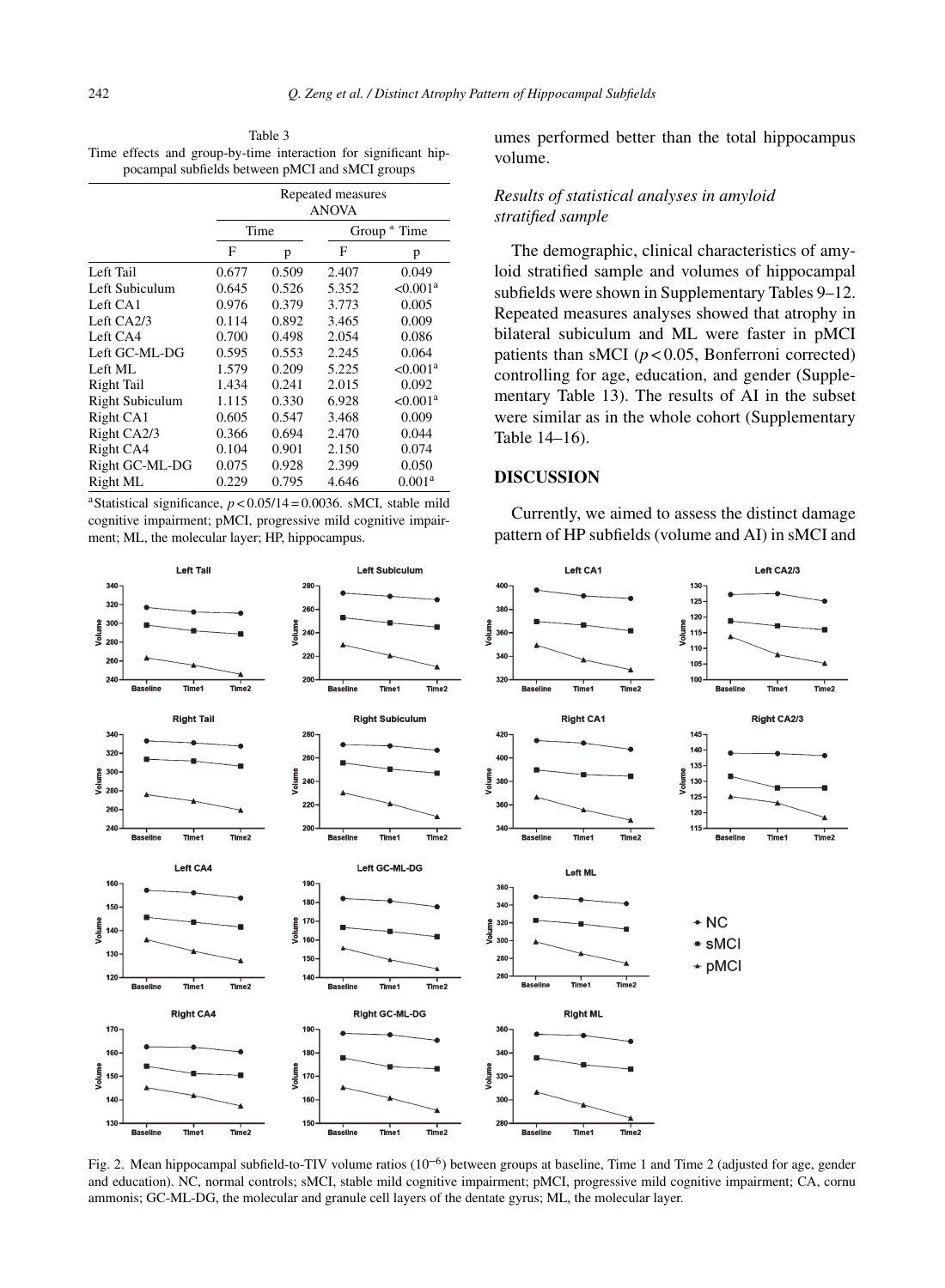Table 4 Hippocampal sub-regional AI of NC, sMCI, and pMCI at baseline

|                 | NC              | sMCI              | pMCI                    |
|-----------------|-----------------|-------------------|-------------------------|
| Tail            | $3.70 \pm 2.65$ | $5.14 \pm 3.87$   | $4.75 \pm 3.17$         |
| Subiculum       | $2.37 + 2.08$   | $3.88 \pm 3.44^a$ | $4.31 \pm 3.29^{\circ}$ |
| CA <sub>1</sub> | $3.43 + 2.52$   | $4.62 + 3.55$     | $3.94 \pm 3.04$         |
| CA2/3           | $5.80 \pm 3.98$ | $7.27 + 5.05$     | $6.42 \pm 4.70$         |
| CA4             | $3.20 \pm 2.45$ | $4.44 \pm 3.89$   | $4.40 \pm 3.44$         |
| GC-ML-DG        | $3.15 \pm 2.42$ | $4.69 \pm 3.89$   | $3.99 \pm 3.28$         |
| ML              | $2.30 \pm 1.90$ | $3.83 \pm 3.30^a$ | $3.70 \pm 3.14^{\circ}$ |
|                 |                 |                   |                         |

<sup>a</sup>Statistical significance,  $p < 0.05/7 = 0.007$ , compared to NC. NC, normal controls; sMCI, stable mild cognitive impairment; pMCI, progressive mild cognitive impairment; CA, cornu ammonis; GC-ML-DG, the molecular and granule cell layers of the dentate gyrus; ML, the molecular layer; HP, hippocampus.

pMCI patients based on a longitudinal dataset. At baseline, pMCI patients had smaller volume in several subfields such as subiculum and ML than sMCI patients. During the follow-up period, pMCI patients showed faster atrophy in bilateral subiculum and ML than sMCI. However, regarding the asymmetric pattern, no significant difference in AI was observed between pMCI and sMCI at any time. Specifically, the results remained unchanged in amyloid stratified sample. Our work demonstrated that the distinct pattern of HP sub-regional atrophy might predict the progression of MCI patients.

First, we found that MCI patients showed significant atrophy in all subfields relative to NC at baseline. Previous work pointed out that HP plays essential roles in episodic memory formation [40, 41], and it is susceptible to the AD-related pathologies, especially the NFTs [9, 42–44]. Our findings were consistent with previous studies, documenting the MCI patients had smaller HP volume than NC [45–47]. Furthermore, a meta-analysis of 14 studies (including 365 MCI and 382 NC) has reported that MCI patients had average volume reduction of 12.9% and 11.1% in the left and right HP respectively [47]. Besides, MCI converters had less volume in HP (including the bilateral subiculum, CA4-DG, and CA2-3) than non-converters [48, 49].

At the sub-regional level, our results showed that pMCI had smaller volume in subiculum than sMCI at baseline. Anatomically, the subiculum locates between the neocortex and the HP, receiving and processing the spatial, mnemonic and movement information from the entorhinal cortex. The subiculum also modulates neuronal activation from the HP to cortical or subcortical areas. Multiple studies have demonstrated that calculating the volume of HP subfields has a higher sensitivity than whole volume in differential diagnosis and prognosis of AD. For example, Mizutani and Kasahara have observed that mild AD patients had a remarkable neuronal loss in the subiculum but only a slight loss in the global hippocampus [50]. In the MCI cohort, de Flores et al. stated that alteration of subicular volume would be more sensitive to detect cerebral change than whole HP, and it is associated with memory performance [51]. Based on a previous neuropathological study, we considered that smaller subiculum in pMCI patients at baseline might represent the early structural disconnection caused by NFTs in an early stage [52, 53]. Accordingly, subicular atrophy is potentially one of the earliest imaging markers in AD [54]. Longitudinally, our results also showed that pMCI patients had faster subicular atrophy than sMCI. A possible explanation might be that severe atrophy (pyramidal neurons loss) in subiculum would significantly influence communication between the HP and other connected regions, further leading to increased cognitive impairment.

Similarly, pMCI patients showed faster volume loss in ML than sMCI. In this study, the ML consists of molecular layer for subiculum and CA fields [37]. Synaptic connection and interneurons in the ML are associated with the regulation of activities in the hippocampal complex. Both the CA (especially CA1) and subiculum are dominant regions attacked by NFTs in the hippocampal formation, composing of different cellular layers such as stratum radiatum and lacunosum moleculare (SRLM). Histologically, the aggregation of hyperphosphorylated tau-protein lead to degeneration of synapse in the SRLM earlier than the neuronal loss in stratum pyramidale [55–58]. Kerchner et al. have observed that less volume of SRLM in AD patients by manual segmentation [59]. In line with previous studies, our results revealed that pMCI have faster atrophy in the ML than sMCI. Synaptic loss in ML might influence information communication between the pyramidal cells and interneurons, further lead to inter-subfields dysconnectivity and finally result in cognitive impairment especially memory deficit. However, during the follow-up period, no significant difference of atrophy in CA fields between pMCI and sMCI was found. We considered that volume loss in the CA field, which reflects the death of neuronal bodies (components, located below the synapse), would appear in the late AD stage. Given that the relatively mild cognitive symptoms of our pMCI cohort, thus we only detected severer synaptic degeneration in ML.

Unexpectedly, we found that the AI is not sensitive to distinguish pMCI from sMCI. Previously,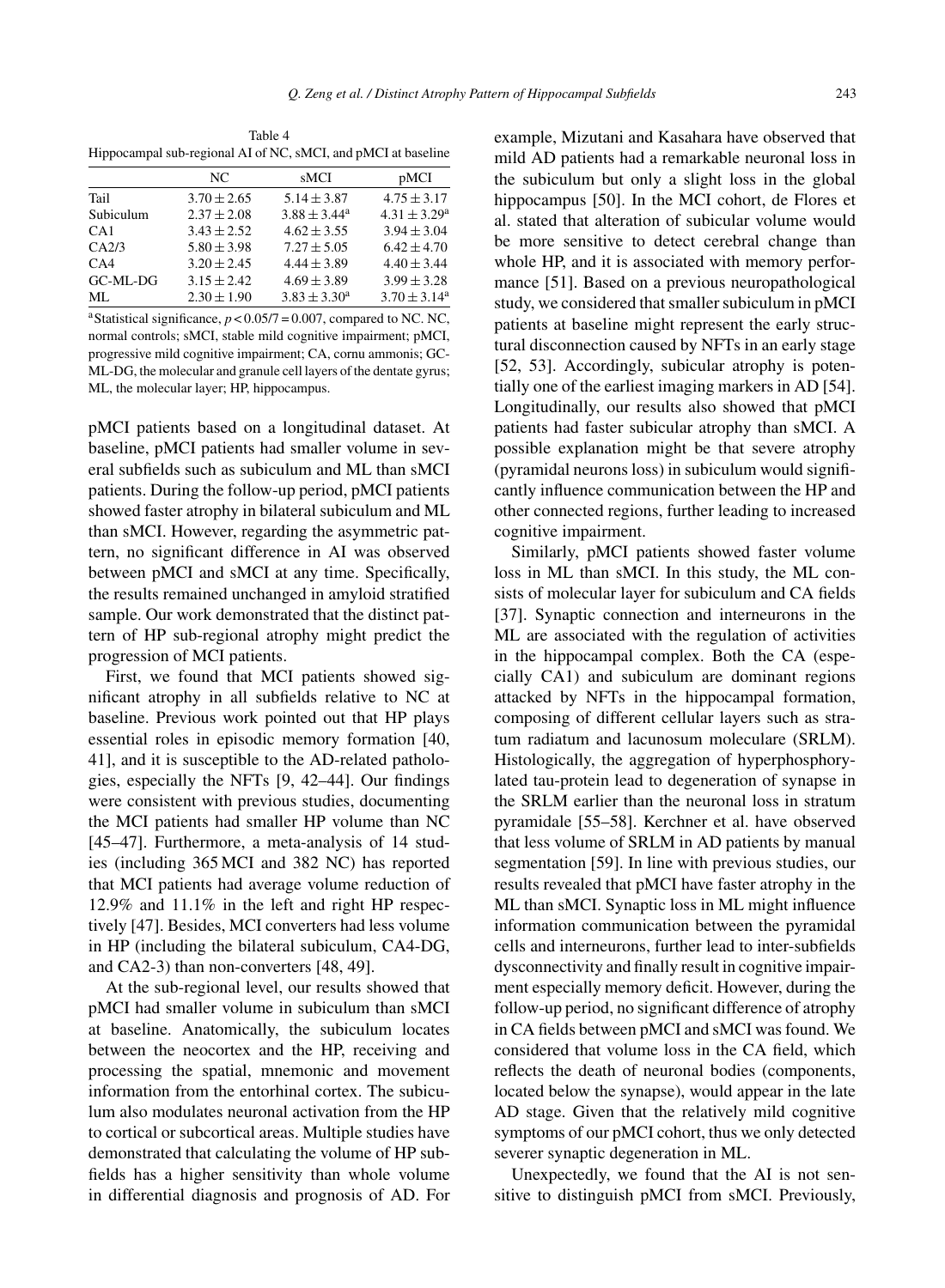hemispheric specialization is considered as a property of the human brain [18], and abnormal pattern of asymmetry might reflect neural pathology to some extent [32, 60, 61]. Currently, we only noted that pMCI and sMCI patients had increased AIs compared to NC, but no significant difference between pMCI and sMCI patients existed at baseline and follow-up time points. To be specific, there was no difference between atrophy rate of left and right HP subfields, but the sub-regional volume of left HP was smaller than the right one. The previous study has reported that asymmetry difference in medial temporal lobe could predict MCI-conversion. Also, Sarica et al. have found different sub-patterns of the hippocampal structure and a trend of increased asymmetric degree from NC to AD [27]. Consistent with our results, they did not find any difference of AIs between sMCI and pMCI after Bonferroni's correction. The potential reason of negative AI result is that: first, the volume of subfields is small (only several hundred cubic millimeters), potentially weakening the statistic power due to floor effects; second, the left and right hippocampus might experience similar atrophy rate in the both pMCI and sMCI after the appearance of cognitive deficit (hippocampal volume lower than threshold). According to the calculation formula, the AI was calculated by the ratio between difference and sum of left and right sub-regional volume. Thus, during the follow-up period, volume loss in each subfield may not lead to the significant variation of the AI between pMCI and sMCI.

There were also some limitations in current study. First, hippocampal sub-regional segmentation only used T1-weighted images provided by 3T MR scanner. It may be challenging to define the boundaries of hippocampal subfields especially in several small volume subfields. Further studies using 7T MRI would be more precise to measure sub-regional volume. Second, a 2-year follow-up period may be not long enough. Specifically, we only included MCI patients who would progress to AD after approximately 2 years. Thus, these patients preferentially represent for the MCI at the late stage. Further studies with a longer follow-up period are needed. Third, the sample size of pMCI groups was small. Studies with larger sample size would be more beneficial for detection distinct pattern of hippocampal sub-regional atrophy. Finally, no AD-related neuropathological data such as cerebrospinal fluid or PET were included in our study. Recently, NIA-AA has proposed a novel biological definition of AD independent from classical symptomatic definition [62]. Individuals with both

abnormal amyloid and tau biomarkers could be classified as AD. Thus, the application of AD-related biomarkers would be beneficial to detect cerebral change under pathological process.

In conclusion, our longitudinal study demonstrated that hippocampal subfields have distinct damage pattern between pMCI and sMCI patients. In particularly, a faster reduction in subiculum and ML might suggest a higher risk of disease progression in MCI patients. This work may help clinicians effectively determining the progression risk of MCI patients.

# **ACKNOWLEDGMENTS**

This study was funded by National Key Research and Development Program of China (Grant No. 2016YFC1306600), National Natural Science Foundation of China (Grant No. 81901707 and No. 81701337), the Fundamental Research Funds for the Central Universities (No.2017XZZX001-01), Zhejiang Medicine and Health Science and Technology Program (No.2018KY418).

The data collection and sharing for this project were funded by the ADNI (National Institutes of Health Grant U01 AG024904) and DOD ADNI (Department of Defense Award No. W81XWH-12-2- 0012). ADNI was funded by the NIA, the NIBIB, and through generous contributions from the following: AbbVie, Alzheimer's Association; Alzheimer's Drug Discovery Foundation; Araclon Biotech; Bio Clinica, Inc.; Biogen; Bristol-Myers Squibb Company; Cere Spir, Inc.; Eisai Inc.; Elan Pharmaceuticals, Inc.; Eli Lilly and Company; Euro Immun; F. Hoffmann-La Roche Ltd. and its affiliated company Genentech, Inc.; Fujirebio; GE Healthcare; IXICO Ltd.; Janssen Alzheimer Immunotherapy Research & Development, LLC.; Johnson & Johnson Pharmaceutical Research & Development LLC.; Lumosity; Lundbeck; Merck & Co., Inc.; MesoScale Diagnostics, LLC.; NeuroRx Research; Neurotrack Technologies; Novartis Pharmaceuticals Corporation; Pfizer Inc.; Piramal Imaging; Servier; Takeda Pharmaceutical Company; and Transition Therapeutics. The Canadian Institutes of Health Research is providing funds to support ADNI clinical sites in Canada. Private sector contributions are facilitated by the Foundation for the National Institutes of Health [\(http://www.fnih.org](http://www.fnih.org)). The grantee organization is the Northern California Institute for Research and Education, and the study is coordinated by the AD Cooperative Study at the University of California,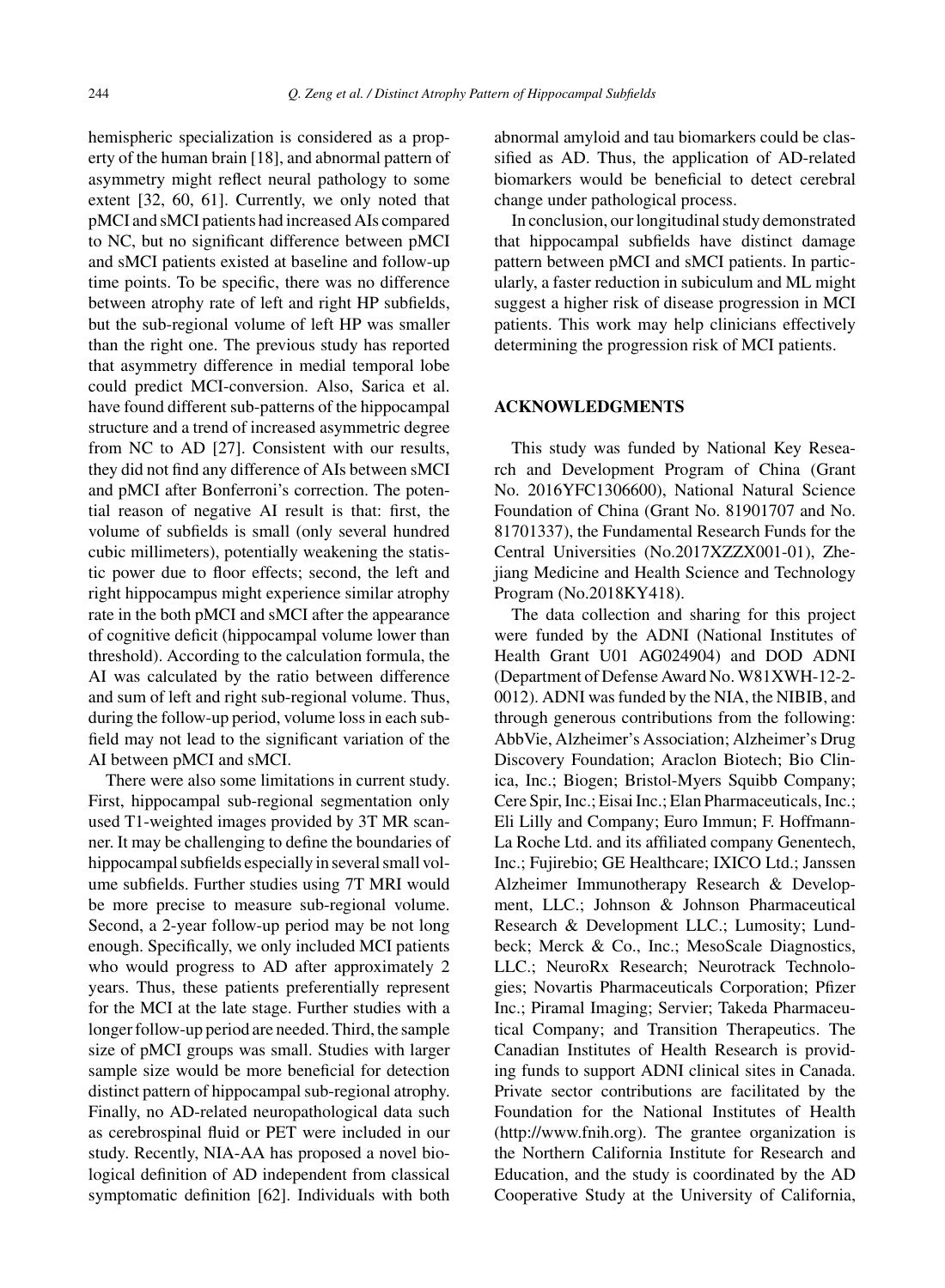San Diego. ADNI data are disseminated by the Laboratory for Neuroimaging at the University of Southern California.

Authors' disclosures available online (https:// www.j-alz.com/manuscript-disclosures/20-0775r2).

# **DECLARATIONS**

All procedures performed in studies involving human participants were in accordance by the ethical standards of the institutional and national research committee and with the 1964 Helsinki declaration and its later amendments or comparable ethical standards.

Written informed consent was obtained from all participants and authorized representatives, and the study partners before any protocol-specific procedures were carried out in the ADNI study. More details in<http://www.adni-info.org>.

# **DATASETS AND DATA ARTICLES**

The datasets generated and/or analyzed during the current study are available in the ADNI study. More details in<http://www.adni-info.org>.

# **SUPPLEMENTARY MATERIAL**

The supplementary material is available in the electronic version of this article: [https://dx.doi.org/](https://dx.doi.org/10.3233/JAD-200775) 10.3233/JAD-200775.

#### **REFERENCES**

- [1] Petersen RC, Smith GE, Waring SC, Ivnik RJ, Tangalos EG, Kokmen E (1999) Mild cognitive impairment: Clinical characterization and outcome. *Arch Neurol* **56**, 303-308.
- [2] Petersen RC, Doody R, Kurz A, Mohs RC, Morris JC, Rabins PV, Ritchie K, Rossor M, Thal L, Winblad B (2001) Current concepts in mild cognitive impairment. *Arch Neurol* **58**, 1985-1992.
- [3] Larrieu S, Letenneur L, Orgogozo JM, Fabrigoule C, Amieva H, Le Carret N, Barberger-Gateau P, Dartigues JF (2002) Incidence and outcome of mild cognitive impairment in a population-based prospective cohort. *Neurology* **59**, 1594-1599.
- [4] Mitchell AJ, Shiri-Feshki M (2008) Temporal trends in the long term risk of progression of mild cognitive impairment: A pooled analysis. *J Neurol Neurosurg Psychiatry* **79**, 1386- 1391.
- [5] Visser PJ, Kester A, Jolles J, Verhey F (2006) Ten-year risk of dementia in subjects with mild cognitive impairment. *Neurology* **67**, 1201-1207.
- [6] Mitchell AJ, Shiri-Feshki M (2009) Rate of progression of mild cognitive impairment to dementia–meta-analysis of 41 robust inception cohort studies. *Acta Psychiatr Scand* **119**, 252-265.
- [7] Harper L, Barkhof F, Scheltens P, Schott JM, Fox NC (2014) An algorithmic approach to structural imaging in dementia. *J Neurol Neurosurg Psychiatry* **85**, 692-698.
- [8] Small SA, Schobel SA, Buxton RB, Witter MP, Barnes CA [\(2011\)](https://www.j-alz.com/manuscript-disclosures/20-0775r2) [A](https://www.j-alz.com/manuscript-disclosures/20-0775r2) [pathophysiological](https://www.j-alz.com/manuscript-disclosures/20-0775r2) [framework](https://www.j-alz.com/manuscript-disclosures/20-0775r2) [of](https://www.j-alz.com/manuscript-disclosures/20-0775r2) [hip](https://www.j-alz.com/manuscript-disclosures/20-0775r2)pocampal dysfunction in ageing and disease. *Nat Rev Neurosci* **12**, 585-601.
- [9] Braak H, Braak E (1991) Neuropathological stageing of Alzheimer-related changes. *Acta Neuropathol* **82**, 239-259.
- [10] Lace G, Savva GM, Forster G, de Silva R, Brayne C, Matthews FE, Barclay JJ, Dakin L, Ince PG, Wharton SB, MRC-CFAS (2009) Hippocampal tau pathology is related to neuroanatomical connections: An ageing population-based study. *Brain* **132**, 1324-1334.
- [11] West MJ, Coleman PD, Flood DG, Troncoso JC (1994) Differences in the pattern of hippocampal neuronal loss in normal ageing and Alzheimer's disease. *Lancet* **344**, 769-772.
- [12] Maruszak A, Thuret S (2014) Why looking at the whole hippocampus is not enough-a critical role for anteroposterior axis, subfield and activation analyses to enhance predictive value of hippocampal changes for Alzheimer's disease diagnosis. *Front Cell Neurosci* **8**, 95.
- [13] de Flores R, La Joie R, Landeau B, Perrotin A, Mezenge F, de La Sayette V, Eustache F, Desgranges B, Chetelat G (2015) Effects of age and Alzheimer's disease on hippocampal subfields: Comparison between manual and FreeSurfer volumetry. *Hum Brain Mapp* **36**, 463-474.
- [14] La Joie R, Perrotin A, de La Sayette V, Egret S, Doeuvre L, Belliard S, Eustache F, Desgranges B, Chetelat G (2013) Hippocampal subfield volumetry in mild cognitive impairment, Alzheimer's disease and semantic dementia. *Neuroimage Clin* **3**, 155-162.
- [15] Zhao W, Wang X, Yin C, He M, Li S, Han Y (2019) Trajectories of the hippocampal subfields atrophy in the Alzheimer's disease: A structural imaging study. *Front Neuroinform* **13**, 13.
- [16] Yue L, Wang T, Wang J, Li G, Wang J, Li X, Li W, Hu M, Xiao S (2018) Asymmetry of hippocampus and amygdala defect in subjective cognitive decline among the community dwelling Chinese. *Front Psychiatry* **9**, 226.
- [17] Cherbuin N, Reglade-Meslin C, Kumar R, Sachdev P, Anstey KJ (2010) Mild cognitive disorders are associated with different patterns of brain asymmetry than normal aging: The PATH through Life Study. *Front Psychiatry* **1**, 11.
- [18] Goldberg E, Roediger D, Kucukboyaci NE, Carlson C, Devinsky O, Kuzniecky R, Halgren E, Thesen T (2013) Hemispheric asymmetries of cortical volume in the human brain. *Cortex* **49**, 200-210.
- [19] Lucarelli RT, Peshock RM, McColl R, Hulsey K, Ayers C, Whittemore AR, King KS (2013) MR imaging of hippocampal asymmetry at 3T in a multiethnic, population-based sample: Results from the Dallas Heart Study. *AJNR Am J Neuroradiol* **34**, 752-757.
- [20] Thompson PM, Hayashi KM, de Zubicaray G, Janke AL, Rose SE, Semple J, Herman D, Hong MS, Dittmer SS, Doddrell DM, Toga AW (2003) Dynamics of gray matter loss in Alzheimer's disease. *J Neurosci* **23**, 994-1005.
- [21] Thompson PM, Hayashi KM, Dutton RA, Chiang MC, Leow AD, Sowell ER, De Zubicaray G, Becker JT, Lopez OL, Aizenstein HJ, Toga AW (2007) Tracking Alzheimer's disease. *Ann N Y Acad Sci* **1097**, 183-214.
- [22] Muller MJ, Greverus D, Dellani PR, Weibrich C, Wille PR, Scheurich A, Stoeter P, Fellgiebel A (2005) Functional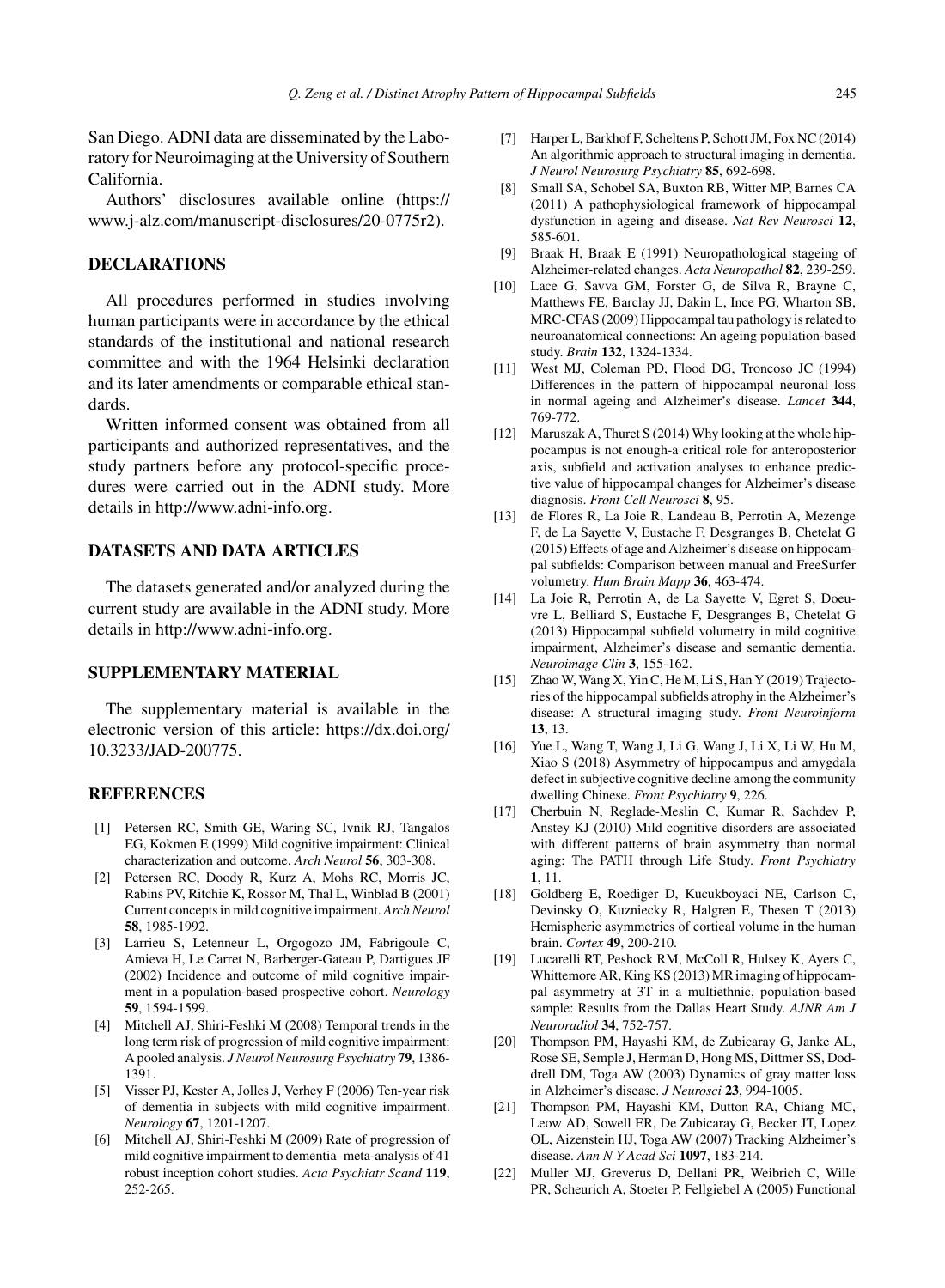implications of hippocampal volume and diffusivity in mild cognitive impairment. *Neuroimage* **28**, 1033-1042.

- [23] Damoiseaux JS, Smith SM, Witter MP, Sanz-Arigita EJ, Barkhof F, Scheltens P, Stam CJ, Zarei M, Rombouts SA (2009) White matter tract integrity in aging and Alzheimer's disease. *Hum Brain Mapp* **30**, 1051-1059.
- [24] Li X, Li D, Li Q, Li Y, Li K, Li S, Han Y (2016) Hippocampal subfield volumetry in patients with subcortical vascular mild cognitive impairment. *Sci Rep* **6**, 20873.
- [25] Long X, Zhang L, Liao W, Jiang C, Qiu B, Alzheimer's Disease Neuroimaging Initiative (2013) Distinct laterality alterations distinguish mild cognitive impairment and Alzheimer's disease from healthy aging: Statistical parametric mapping with high resolution MRI. *Hum Brain Mapp* **34**, 3400-3410.
- [26] Long X, Jiang C, Zhang L (2018) Morphological biomarker differentiating MCI converters from nonconverters: Longitudinal evidence based on hemispheric asymmetry. *Behav Neurol* **2018**, 3954101.
- [27] Sarica A, Vasta R, Novellino F, Vaccaro MG, Cerasa A, Quattrone A, Alzheimer's Disease Neuroimaging Initiative (2018) MRI asymmetry index of hippocampal subfields increases through the continuum from the mild cognitive impairment to the Alzheimer's disease. *Front Neurosci* **12**, 576.
- [28] Pedraza O, Bowers D, Gilmore R (2004) Asymmetry of the hippocampus and amygdala in MRI volumetric measurements of normal adults. *J Int Neuropsychol Soc* **10**, 664-678.
- [29] Heckemann RA, Keihaninejad S, Aljabar P, Gray KR, Nielsen C, Rueckert D, Hajnal JV, Hammers A, Alzheimer's Disease Neuroimaging Initiative (2011) Automatic morphometry in Alzheimer's disease and mild cognitive impairment. *Neuroimage* **56**, 2024-2037.
- [30] Kim JH, Lee JW, Kim GH, Roh JH, Kim MJ, Seo SW, Kim ST, Jeon S, Lee JM, Heilman KM, Na DL (2012) Cortical asymmetries in normal, mild cognitive impairment, and Alzheimer's disease. *Neurobiol Aging* **33**, 1959-1966.
- [31] Guadalupe T, Zwiers MP, Teumer A, Wittfeld K, Vasquez AA, Hoogman M, Hagoort P, Fernandez G, Buitelaar J, Hegenscheid K, Volzke H, Franke B, Fisher SE, Grabe HJ, Francks C (2014) Measurement and genetics of human subcortical and hippocampal asymmetries in large datasets. *Hum Brain Mapp* **35**, 3277-3289.
- [32] Okada N, Fukunaga M, Yamashita F, Koshiyama D, Yamamori H, Ohi K, Yasuda Y, Fujimoto M, Watanabe Y, Yahata N, Nemoto K, Hibar DP, van Erp TG, Fujino H, Isobe M, Isomura S, Natsubori T, Narita H, Hashimoto N, Miyata J, Koike S, Takahashi T, Yamasue H, Matsuo K, Onitsuka T, Iidaka T, Kawasaki Y, Yoshimura R, Watanabe Y, Suzuki M, Turner JA, Takeda M, Thompson PM, Ozaki N, Kasai K, Hashimoto R (2016) Abnormal asymmetries in subcortical brain volume in schizophrenia. *Mol Psychiatry* **21**, 1460-1466.
- [33] McKhann G, Drachman D, Folstein M, Katzman R, Price D, Stadlan EM (1984) Clinical diagnosis of Alzheimer's disease: Report of the NINCDS-ADRDA Work Group under the auspices of Department of Health and Human Services Task Force on Alzheimer's Disease.*Neurology* **34**, 939-944.
- [34] Qiu T, Luo X, Shen Z, Huang P, Xu X, Zhou J, Zhang M, Alzheimer's Disease Neuroimaging Initiative (2016) Disrupted brain network in progressive mild cognitive impairment measured by eigenvector centrality mapping is linked to cognition and cerebrospinal fluid biomarkers. *J Alzheimers Dis* **54**, 1483-1493.
- [35] Deng Y, Liu K, Shi L, Lei Y, Liang P, Li K, Chu WC, Wang D, Alzheimer's Disease Neuroimaging Initiative (2016) Identifying the alteration patterns of brain functional connectivity in progressive mild cognitive impairment patients: A longitudinal whole-brain voxel-wise degree analysis. *Front Aging Neurosci* **8**, 195.
- [36] Petersen RC, Aisen PS, Beckett LA, Donohue MC, Gamst AC, Harvey DJ, Jack CR, Jr., Jagust WJ, Shaw LM, Toga AW, Trojanowski JQ, Weiner MW (2010) Alzheimer's Disease Neuroimaging Initiative (ADNI): Clinical characterization. *Neurology* **74**, 201-209.
- [37] Iglesias JE, Augustinack JC, Nguyen K, Player CM, Player A, Wright M, Roy N, Frosch MP, McKee AC, Wald LL, Fischl B, Van Leemput K, Alzheimer's Disease Neuroimaging Initiative (2015) A computational atlas of the hippocampal formation using ex vivo, ultra-high resolution MRI: Application to adaptive segmentation of*in vivo* MRI.*Neuroimage* **115**, 117-137.
- [38] Burwell RD, Agster KL (2008) Anatomy of the hippocampus and the declarative memory system. In *Memory Systems*, Eichenbaum H, ed. Elsevier, Oxford, pp. 47-66.
- [39] Buckner RL, Head D, Parker J, Fotenos AF, Marcus D, Morris JC, Snyder AZ (2004) A unified approach for morphometric and functional data analysis in young, old, and demented adults using automated atlas-based head size normalization: Reliability and validation against manual measurement of total intracranial volume. *Neuroimage* **23**, 724-738.
- [40] Eichenbaum H (2000) A cortical-hippocampal system for declarative memory. *Nat Rev Neurosci* **1**, 41-50.
- [41] Dickerson BC, Eichenbaum H (2010) The episodic memory system: Neurocircuitry and disorders. *Neuropsychopharmacology* **35**, 86-104.
- [42] Braak H, Braak E, Bohl J (1993) Staging of Alzheimerrelated cortical destruction. *Eur Neurol* **33**, 403-408.
- [43] Fukutani Y, Cairns NJ, Shiozawa M, Sasaki K, Sudo S, Isaki K, Lantos PL (2000) Neuronal loss and neurofibrillary degeneration in the hippocampal cortex in late-onset sporadic Alzheimer's disease. *Psychiatry Clin Neurosci* **54**, 523-529.
- [44] Schonheit B, Zarski R, Ohm TG (2004) Spatial and temporal relationships between plaques and tangles in Alzheimerpathology. *Neurobiol Aging* **25**, 697-711.
- [45] Jessen F, Feyen L, Freymann K, Tepest R, Maier W, Heun R, Schild HH, Scheef L (2006) Volume reduction of the entorhinal cortex in subjective memory impairment. *Neurobiol Aging* **27**, 1751-1756.
- [46] Pennanen C, Kivipelto M, Tuomainen S, Hartikainen P, Hanninen T, Laakso MP, Hallikainen M, Vanhanen M, Nissinen A, Helkala EL, Vainio P, Vanninen R, Partanen K, Soininen H (2004) Hippocampus and entorhinal cortex in mild cognitive impairment and early AD. *Neurobiol Aging* **25**, 303-310.
- [47] Shi F, Liu B, Zhou Y, Yu C, Jiang T (2009) Hippocampal volume and asymmetry in mild cognitive impairment and Alzheimer's disease: Meta-analyses of MRI studies. *Hippocampus* **19**, 1055-1064.
- [48] Devanand DP, Pradhaban G, Liu X, Khandji A, De Santi S, Segal S, Rusinek H, Pelton GH, Honig LS, Mayeux R, Stern Y, Tabert MH, de Leon MJ (2007) Hippocampal and entorhinal atrophy in mild cognitive impairment - Prediction of Alzheimer disease. *Neurology* **68**, 828-836.
- [49] Khan W, Westman E, Jones N, Wahlund L-O, Mecocci P, Vellas B, Tsolaki M, Kłoszewska I, Soininen H, Spenger C, Lovestone S, Muehlboeck JS, Simmons A (2014)